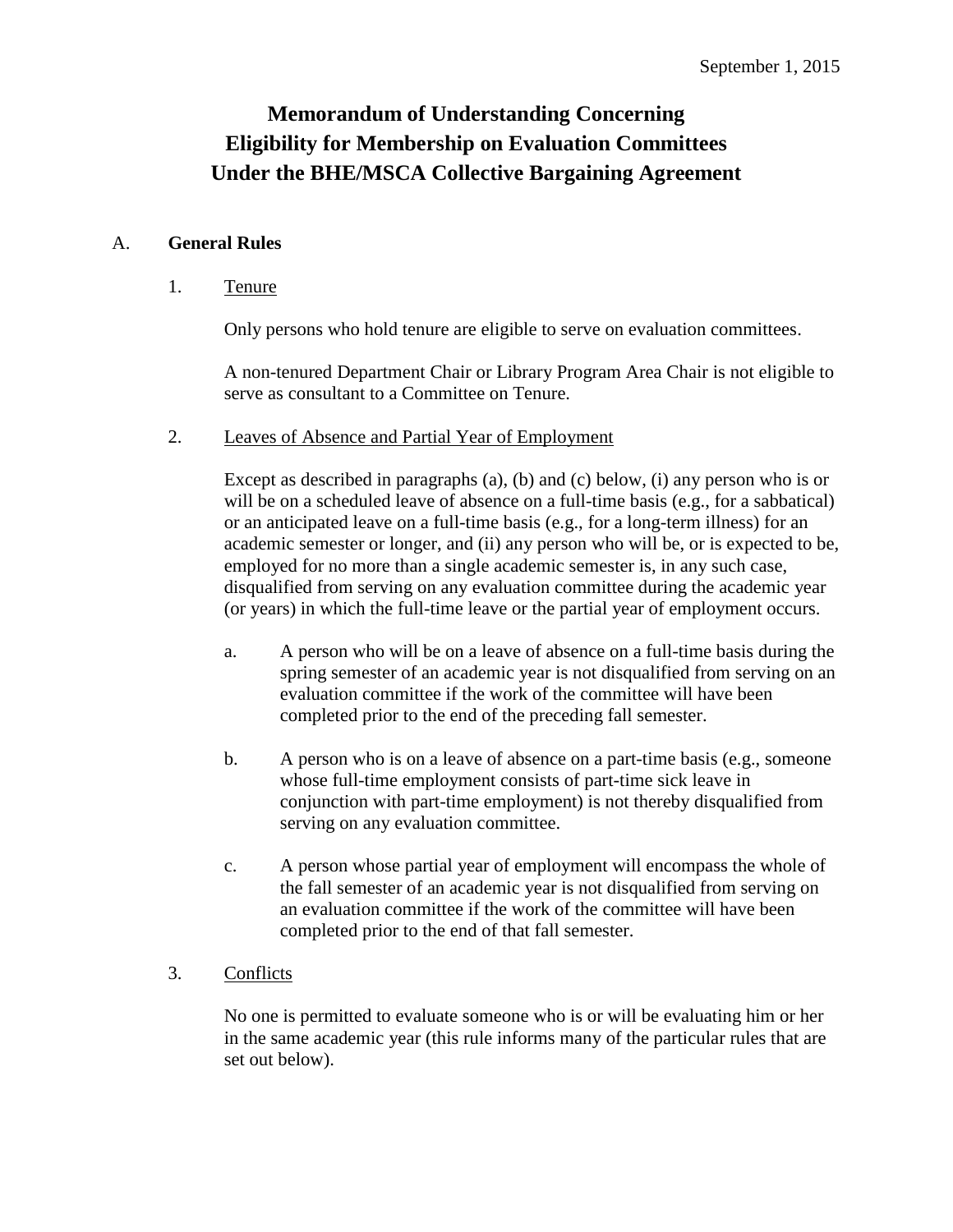No unit member may serve on his/her own evaluation committee. No member of the bargaining unit shall serve on an evaluation committee or otherwise participate in the conduct of an evaluation if to do so would constitute a conflict of interest or the appearance of a conflict of interest. No unit member, for example, shall participate in the evaluation of his or her spouse or domestic partner.

The chapter president, chapter vice president and the grievance officer of each chapter shall be disqualified from serving on any evaluation committee, but shall not be disqualified from evaluating faculty or librarians in their role as Department Chair or as Library Program Area Chair.

4. Dual Roles

No member of the bargaining unit who is a candidate for a particular personnel action should be twice evaluated for that personnel action by another individual member of the bargaining unit; this rule does not prohibit Department Chairs from both evaluating candidates for tenure in his/her department and serving as consultants to the Committee on Tenure.

# B. **Peer Evaluation Committee (PEC)**

#### 1. General Rules of Eligibility

Subject to the rules of disqualification that are set out below, only the following members of the bargaining unit are eligible to serve as members of a PEC:

- a. in the case of the two members selected by the department/library, only persons who are members of the department/library or (but only absent a sufficient number of eligible members from within the department/library) persons who are members of a cognate department; and
- b. in the case of the single member selected by the person to be evaluated, only someone who is a member either of the department/library or of a cognate department.

#### 2. Rules of Disqualification

Even if otherwise eligible to serve on a PEC, the following members of the bargaining unit are disqualified from doing so:

- a. the Chair of any department or a Library Program Area Chair;
- b. a candidate for promotion;
- c. a member of the Committee on Promotions, but only as a standing member of a PEC that will evaluate any candidate for promotion; he or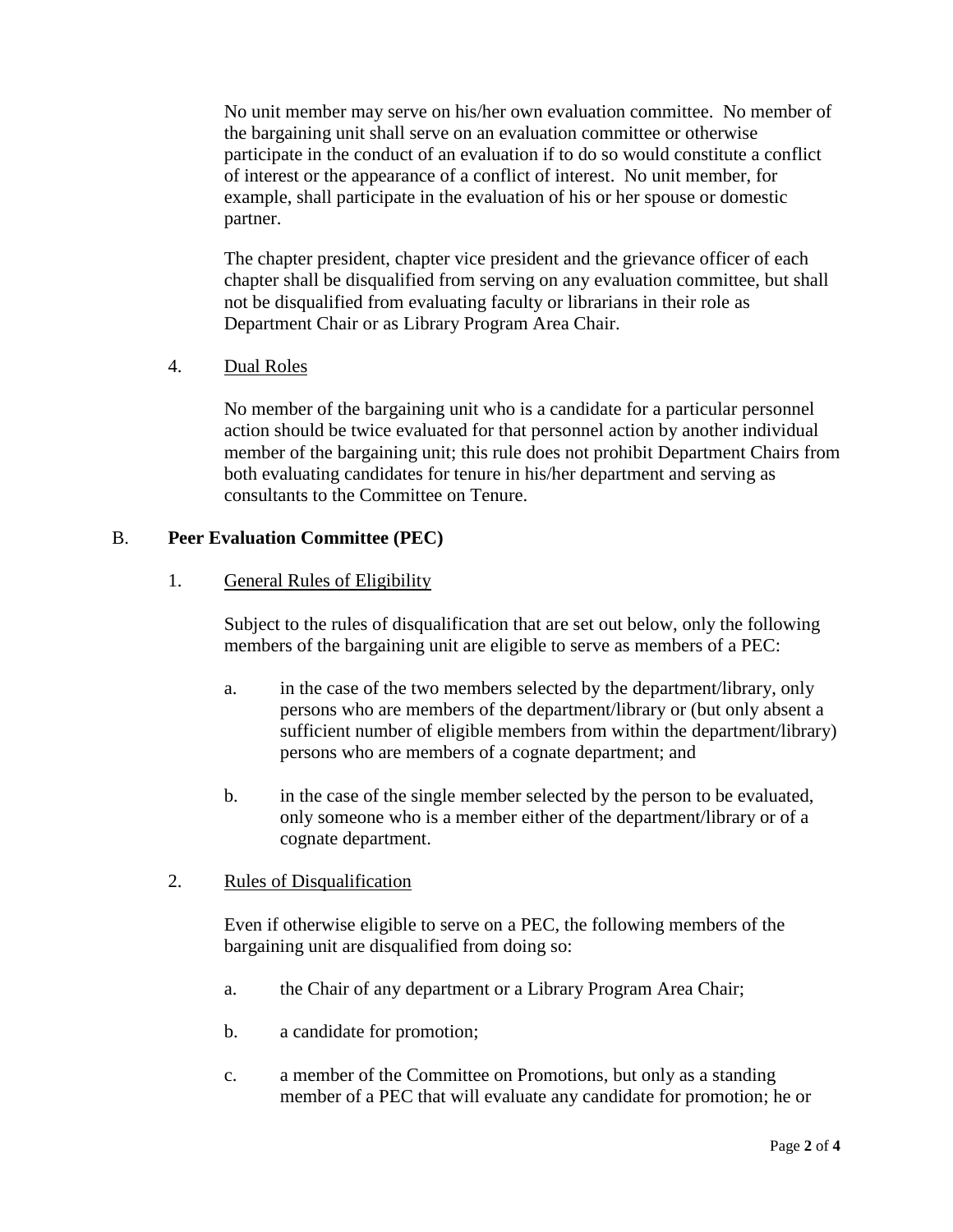she can serve as the third member selected by a candidate if that candidate is not being evaluated for promotion;

- d. a member of the Committee on Tenure, but only as a standing member of a PEC that will evaluate any candidate for tenure; he or she can serve as the third member selected by a candidate if that candidate is not being evaluated for tenure; and
- e. a person undergoing post-tenure review, but only for evaluations of a Department Chair who will be conducting a classroom observation of that person that year.

# 3. Conduct of Classroom Observations

Whether members of the PEC conduct classroom observations in the fall or spring semester, the members of the Committee must be eligible to serve on the PEC during the semester in which the observations take place. The PEC established in the preceding fall semester must conduct any classroom observations that occur during the spring semester.

#### 4. Number of Committees

If in a department/library with twelve or more full-time members, eight or more evaluations are required to be conducted by the PEC (for reappointments, promotions, tenure or evaluation of a Department Chair as a Chair or Library Program Area Chair as LPAC) in any academic year, the department/library may, at its discretion, establish two peer evaluation committees (but not more), and in that event the persons to be evaluated by each committee should be assigned by lot.

# C. **Committee on Promotions**

1. Rank

Subject to the rules of disqualification that are set out below, only members of the bargaining unit holding the rank Professor, Associate Professor, Senior Librarian, Librarian or Associate Librarian are eligible to serve as members of the Committee on Promotions.

#### 2. Rules of Disqualification

Even if otherwise eligible to serve on the Committee on Promotions, the following members of the bargaining unit are disqualified from doing so:

- a. the Chair of any department or a Library Program Area Chair;
- b. a candidate for promotion;